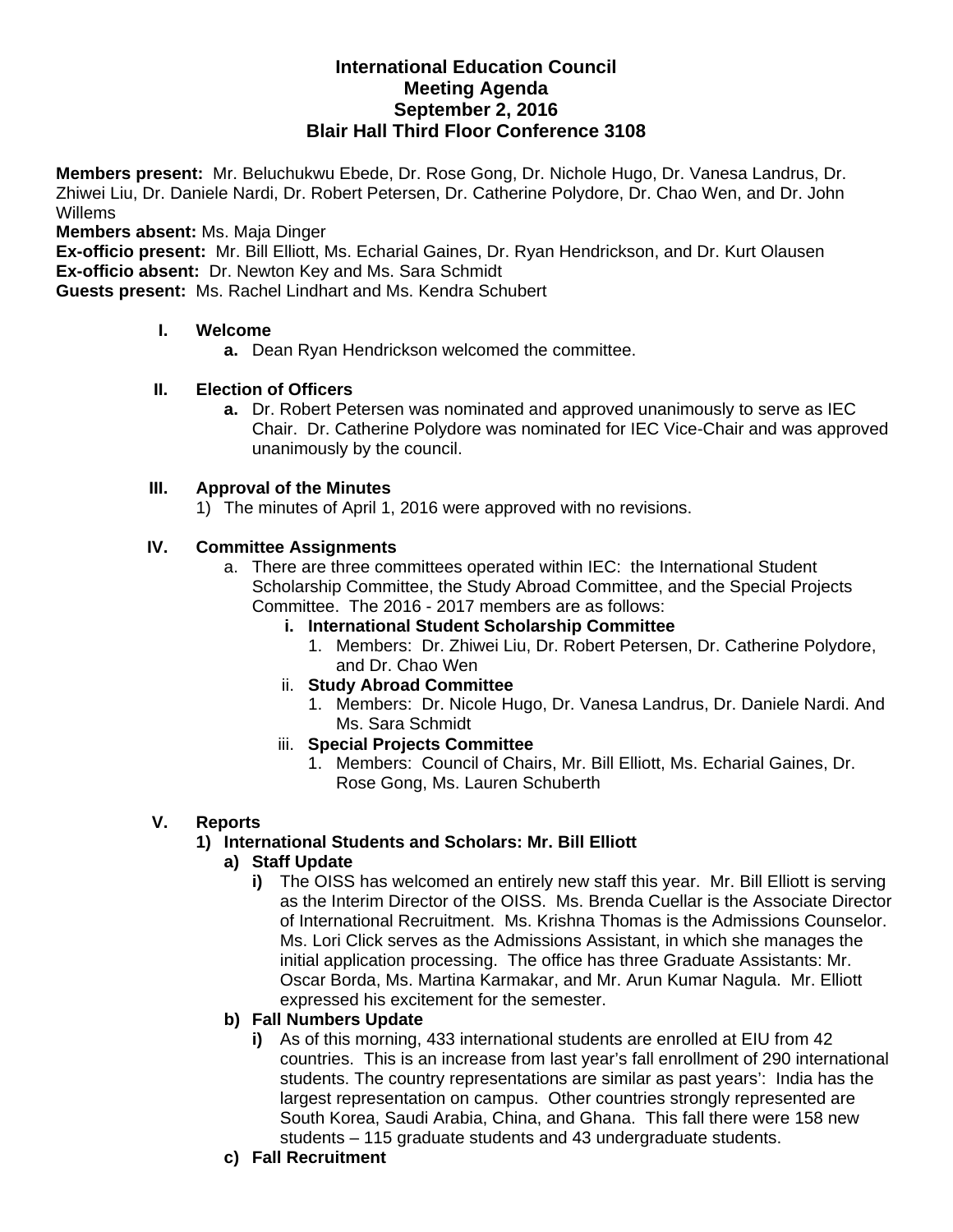**i)** Ms. Cuellar's intention for the fall is to focus more closely on recruitment. OISS has a partnership with College Week Live, a database that makes connections and provides student leads that Ms. Cuellar can communicate with online. Mr. Elliott is working on a number of agency and overseas partnerships to update them and ensure that they are receiving appropriate recruitment materials. Dean Hendrickson and Mr. Elliott recently spoke with President Glassman who is appreciative of international student recruitment and enrollment efforts. President Glassman has given initial permission to organize recruitment efforts and trips. Mr. Elliott added that there are close to 200 active student files that were not accepted for fall but would like to defer applications to spring.

# **d) Orientation Summary**

- i) New Student and Family Programs played a significant role in the OISS orientation and their help was much appreciated. Mr. Elliott thanked Ms. Echarial Gaines for NSFP's work in the success of the orientation. The office received positive feedback, relaying that students felt very welcome and everything went very smoothly. The EIU campus and community, including NSFP student ambassadors, advising centers, campus departments, Salisbury Church and the Newman Center, for the warm welcome we gave our students.
- ii) Ms. Echarial Gaines reported that 104 international students attended orientation. This was close to 90% attendance at Friday and Saturday's mandatory orientation events, an improvement from Fall 2015.
- **e) AIS Update** 
	- **i)** Mr. Bill Elliott introduced Mr. Beluchukwu Ebede, President of AIS. Mr. Ebede was voted AIS president in May 2016. The first AIS meeting with all elected members is this evening. Mr. Ebede is thrilled about the caliber of members on board. They got matching AIS t-shirts to advertise, welcome new students and acquaint them with the environment as soon as possible, and hopes to sell them to fundraise. The first bowling event was a success. AIS is organizing a cultural night for October 1. The target is to partner with other registered student organizations and provide a unique experience for all students. AIS would like to make a documentary about international students to normalize the image of international students as well as use social media.

# **f) TLC Update**

- **i)** Ms. Kendra Schubert, Director of Admissions at TLC, reported that there are 13 students enrolled at TLC for the August 15 – September 9 session. The next session starts September 12, expecting 11 students from China who have conditional acceptance to EIU as well as 4 from Panama, 3 from Saudi Arabia and possibly a student from Congo. The total enrollment in next session will be between 28 and 32. Two new TLC graduates begin their graduate programs this week – 1 student in technology, 1 in biology. There are currently 6 TLC graduates at EIU. Twelve TLC grads are expected to begin at EIU in the spring. TLC is seeking homestays for a group of students coming from Mexico in November. If you know of anyone who is interested in hosting a student from Mexico, please contact Ms. Lauren Schuberth in TLC.
- **g)** Dean Hendrickson shared that there is strong leadership through the Indian Student Association as well as AIS. Dr. Hendrickson thanked and complimented the OISS staff for their work. Dr. Hendrickson thanked Ms. Gaines for her leadership in the International Student Orientation and for being a part of IEC. He also thanked TLC for their presence at IEC and expressed his appreciation for their work.

# **2) Study Abroad: Dr. Kurt Olausen**

# **a) Office/Staff Update**

**i)** Mr. Evan Lohmann, former Study Abroad Coordinator, left Eastern in June 2016. His position will not be filled for the time being. The OSA also welcomed many new faces, and is now made up of graduate students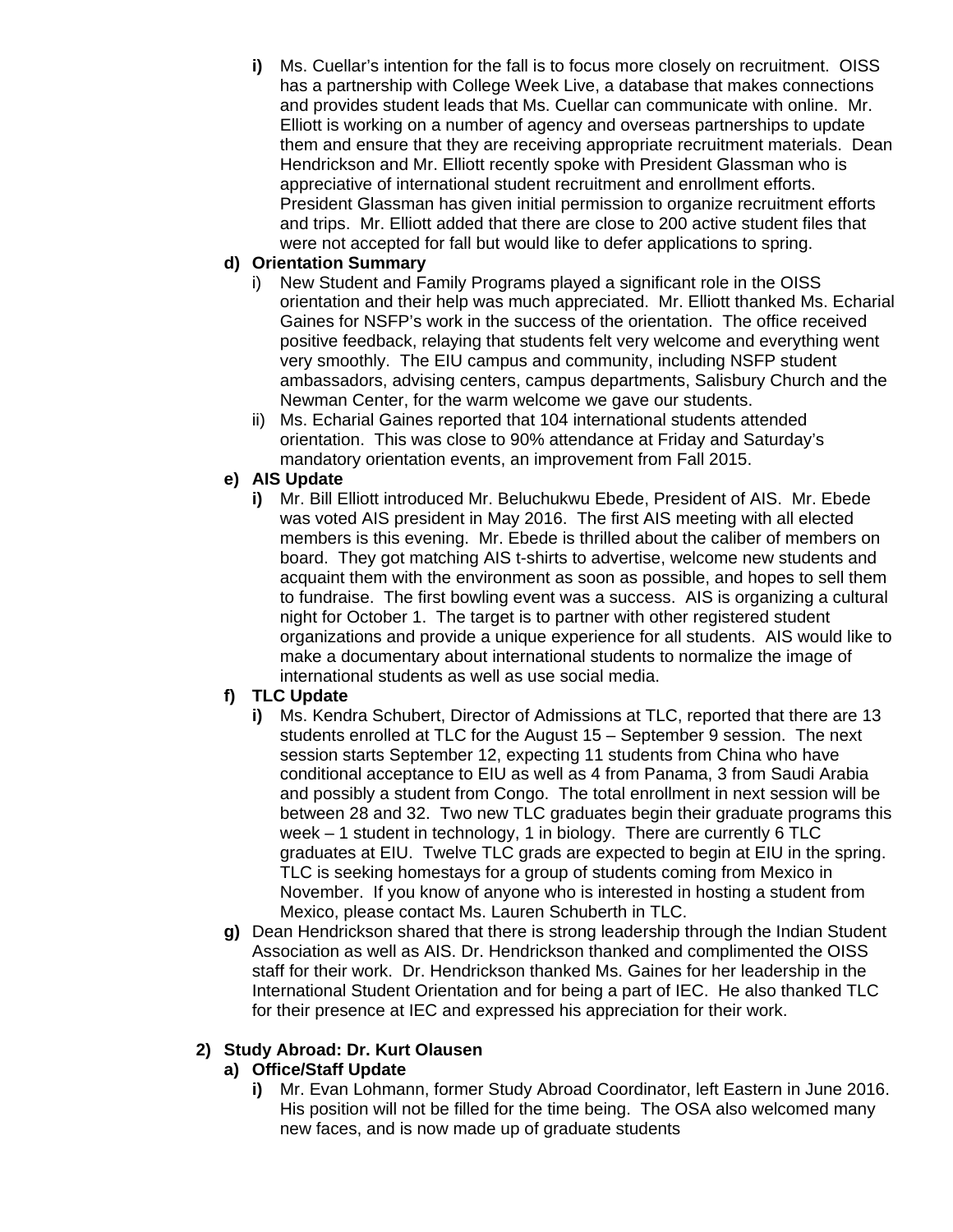Rachel Lindhart and George; Peer Advisors Lizzie Bridges and Kevin Cox as well as an OSA Intern, Jalisa Smith. There is good study abroad geographic representation within the experience of the OSA staff. They have hit the ground running and are filling the gaps.

#### **b) Summer Programs**

- i) Dr. Kurt Olausen presented the council with a fast facts sheet for 2015/2016 study abroad numbers. This is attached to the minutes.
- ii) The office ran 7 faculty-led programs this summer that took a total of 84 students. There were two new successful programs: CDS in Ireland (21 students) and Multicultural Human Behavior in Italy (13 students). There were 14 independent study abroad students this summer, which is down from 2015.
- iii) The new summer programs for next year include School of Business in Azerbaijan, led by Dr. Richard Flight; CDS to London and Paris; Dr. Daniele Nardi and Dr. Gary Canivez in Italy, expanding course options and credit for Psychology; Theatre studies in Ireland; Dr. Vanesa Landrus of Foreign Languages in Costa Rica with Veritas University; sustainable tourism in Costa Rica, led by Dr. Nichole Hugo.

#### **c) Spring Numbers**

**i)** There are currently 24 spring applications in the system. The office has been experiencing a lot of student walk-ins.

#### **d) Fall Programs**

**i)** There are 20 students abroad this fall, including 6 student teachers leaving in October; an increase from 15 last fall.

# **e) Program Initiatives**

- **i)** The annual Study Abroad Fair is taking place on Tuesday, September 20 from 10 AM – 3 PM in the University Ballroom, MLK Jr. Union. Please share this with your students. If you'd like a poster, please let Ms. Rachel Lindhart know.
- **ii)** The Passport Caravan is scheduled for Wednesday, November 9. CIEE, a program partner of EIU OSA, is sponsoring 75 free passports for students. Advertisement is beginning and the sign-up will be open online within the next couple of days.
- **iii)** Dean Hendrickson thanked Dr. Olausen for his work and for his work in retraining a new office and moving forward with new events and opportunities for students.

# **3) Dean's Report: Dr. Ryan Hendrickson**

# **a) Visiting Scholars**

**i)** The Graduate School provides on-campus apartment-style housing for visiting scholars. Dean Hendrickson is working with Mr. Mark Hudson, Director of University Housing and Dining Services, to increase housing opportunities for visiting scholars. Dr. Hendrickson thanked Mr. Hudson for working with the Graduate School on this effort. Three visiting scholars are scheduled for spring: 2 within business and 1 in biology.

# **b) Partnerships: University of Dhaka, Bangladesh; China**

- **i)** A partnership is in the works with University of Dhaka in Bangladesh. This institution is very interested in a partnership with EIU and has been to visit EIU campus twice. They are making serious outreach efforts so we will reciprocate and work to get more students from University of Dhaka.
- **ii)** There are two initiatives from different institutional entities in China that are in motion. Further updates are to come in the near future.
- **iii)** There will be two more official members added to IEC for the academic year. There will be one student representative from Study Abroad on the committee. In addition, the Council of Chairs representative will be appointed as an IEC member.
- **4) Other Discussion**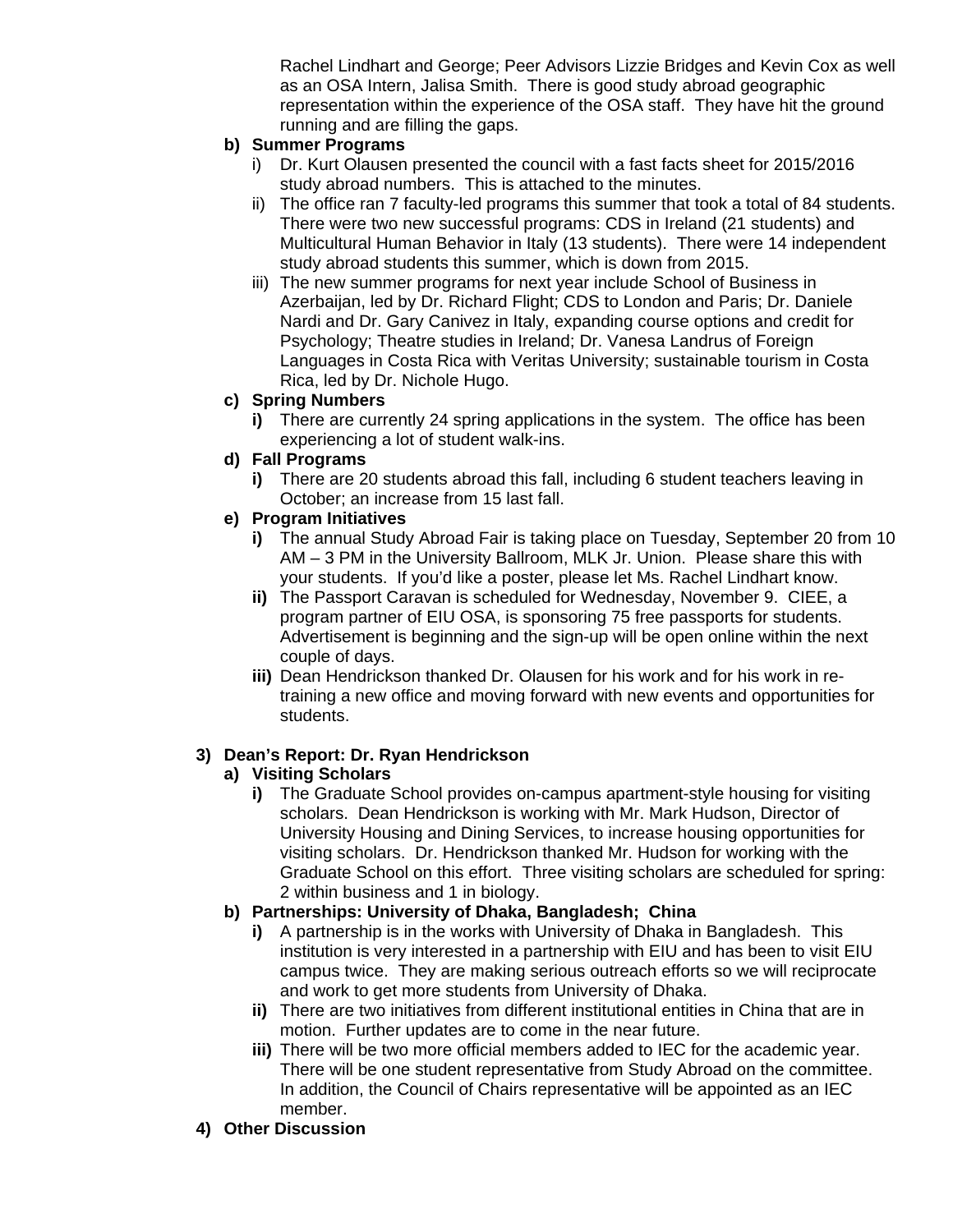**a)** Dr. Landrus asked if there were any partnerships in Latin America aside from Costa Rica. Mr. Elliott responded that the OISS is investigating these opportunities and searching for the right fit. Dr. Landrus volunteered to help in seeking out partnerships, as she is from Argentina and has contacts there.

#### **VI. Items Pending**

a. None

**ANNOUNCEMENT OF THE NEXT MEETING October 7, 2016 Blair Hall Conference Room 2116**